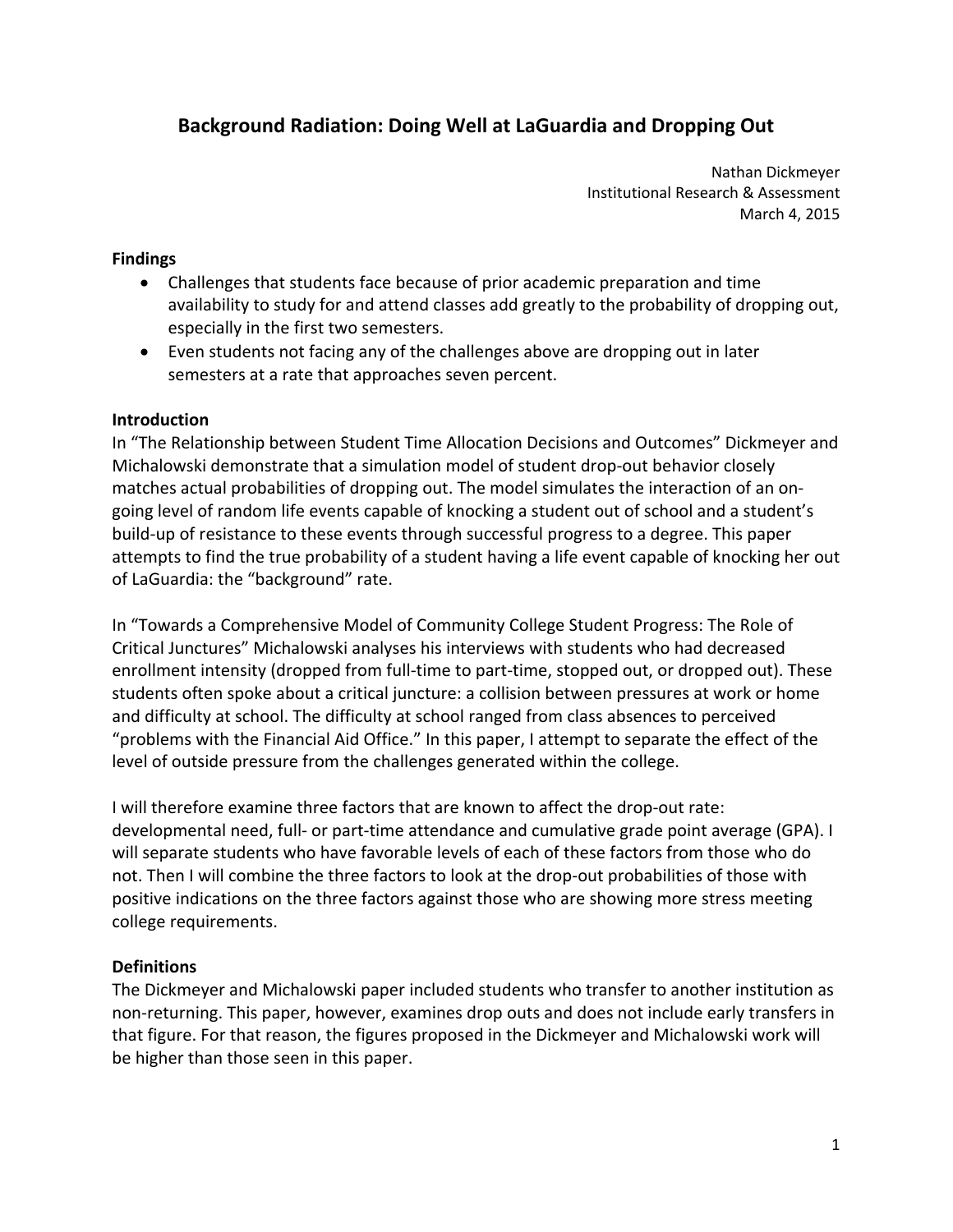The semester drop‐out rate is the number of students who never return to the college (at least through the Fall 2014 semester) after being enrolled as a degree student in the previous semester divided by the number of active students in the semester. A student is considered active if she was enrolled that semester or if she has stopped out for that semester and enrolls again later.

 This is a cohort study and the cohort consists of all first‐time degree‐seeking students who first enrolled in Fall 2009. None of the students in the cohort transferred in from another college. There were 2,936 students in this cohort. Students who graduated or were listed as enrolled in another college (using both National Clearinghouse and CUNY OIRA data) after leaving LaGuardia were not, of course, included in the drop‐out counts.

 The semester drop‐out rate thus shows the proportion of students who never return (and did not graduate or transfer) after that semester as a percentage of those who were active that semester. This is not a cumulative cohort drop‐out rate, but an enrolled student rate. Thus, the base gets smaller as the cohort ages and its members graduate, transfer or drop out. In each semester it is the probability that an active student did not return later.

# **Developmental Need**

 I classified these new students into three categories: those who had no developmental need; those who only needed Math 096; and all others with some developmental need. There is no



 **Figure 1**

 overlap in the categories. Those with some need included all those with multiple needs, including Math 096 in combination (but not alone) and those who needed only reading, only writing, or only ESL.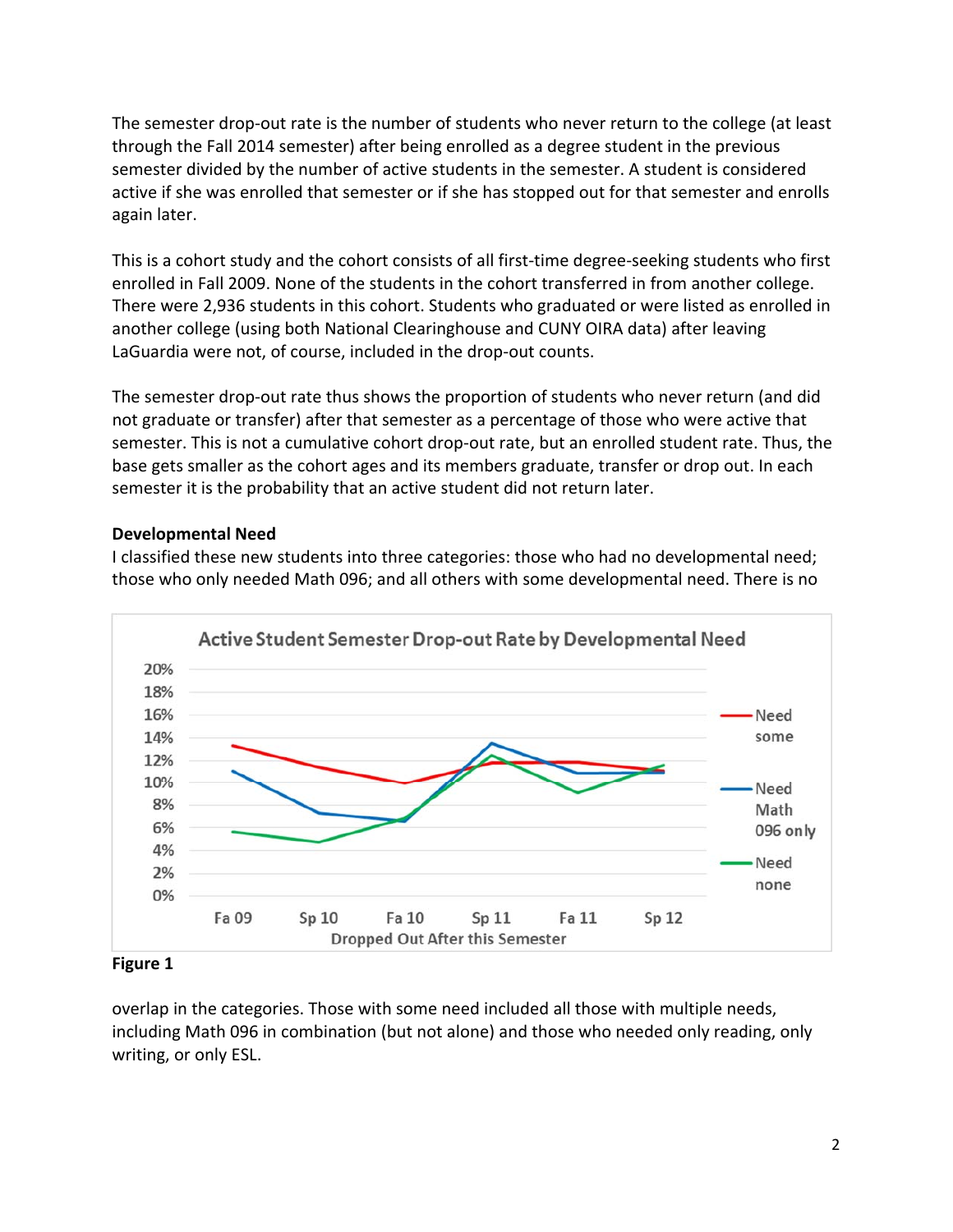Examining the first two semesters, Figure 1 is not surprising: students needing other than just Math 096 dropped out at a higher rate than those who only needed Math 096, while those who had no need dropped out at the lowest rate. In the third semester, however, those needing Math 096 only and those with no need began dropping out at the same rate. In the fourth semester and thereafter, we cannot easily distinguish among the three groups.

- Students with no developmental needs drop out after the first semester at a six percent rate. Thereafter the rate climbs to twelve percent.
- Students with developmental needs drop out at a higher rate than those with no need until the fourth semester when initial developmental need no longer differentiates them.

### **Full‐ or part‐time status**

 I created two groups: those who attended full‐time at least 25% of the time (full‐time group) and those who attended part‐time at least 75% of the time (part‐time group). Students who dropped out after the first semester either attended that semester full‐time or part‐time under this rule. Students who dropped out after the second semester and attended full‐time in one or both of the first two semesters would have been classified in the full‐time group. Only those who attended both semesters part‐time would have been classified in the part‐time group. The same thing is true of those who dropped out after three and four semesters: only those who attended part‐time all semesters would have been classified as part‐time. By the fifth semester only students who attended part‐time for four or five of the five semesters were classified as belonging to the part‐time group under this rule. This is a relatively "strict" part‐time rule.

Figure 2 shows that those in the full-time group in the first two semesters drop out at a significantly lower rate than those who attend entirely part‐time. Beginning with the third semester, students attending largely part‐time drop out at about the same rate as those in the full‐time group.



 **Figure 2**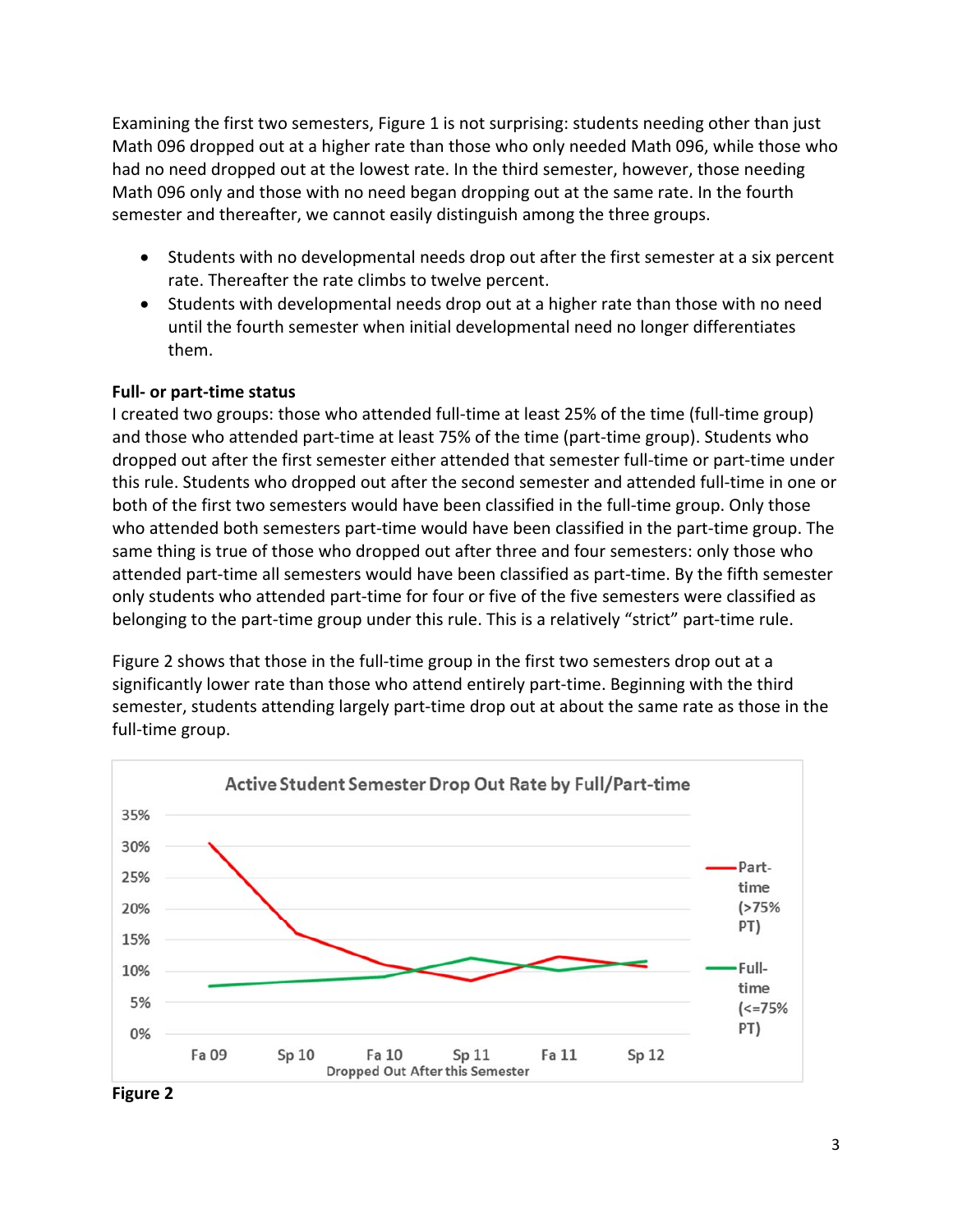- Students attending mostly full-time drop out at a rate that begins around 8% and climbs to 12%.
- after the second, but, after that, drop out at rates similar to students who attend mostly ■ Students attending part-time drop out at a 30% rate after the first semester and 16% full-time.

# **GPA**

 The GPA used in Figure 3 is the cumulative GPA at the end of the final semester for the student. None of the students who had a final null, cumulative GPA graduated, of course, and only a handful transferred. Thus, the drop‐out rates for this group are huge, and almost all students who had a null GPA in their final semester dropped out after the first or second semester. Of the 2,936 students in the cohort, 124 ended their career at LaGuardia with a null GPA. Of these only 25 transferred early. (63% of the students in this cohort who took no college‐level credit courses in their first semester dropped out.)



# **Figure 3**

 In Figure 3 we see that students with GPAs above 2.00 drop out at similar rates, while those with a GPA below 2.00 drop out at rates ten to twenty percentage points higher. Also, there is an increase in drop‐out rates for these students beginning in the fourth semester.

- Students who attempt no college-level credits in their first semester are highly likely to drop out.
- Students who end with a cumulative GPA less than 2.00 drop out at a rate significantly higher than that of students with higher GPAs.
- The drop‐out rate for students with better than a 3.00 cumulative GPA at the end of their career at LaGuardia is very similar to that of students with a final, cumulative GPA from 2.00 to 3.00.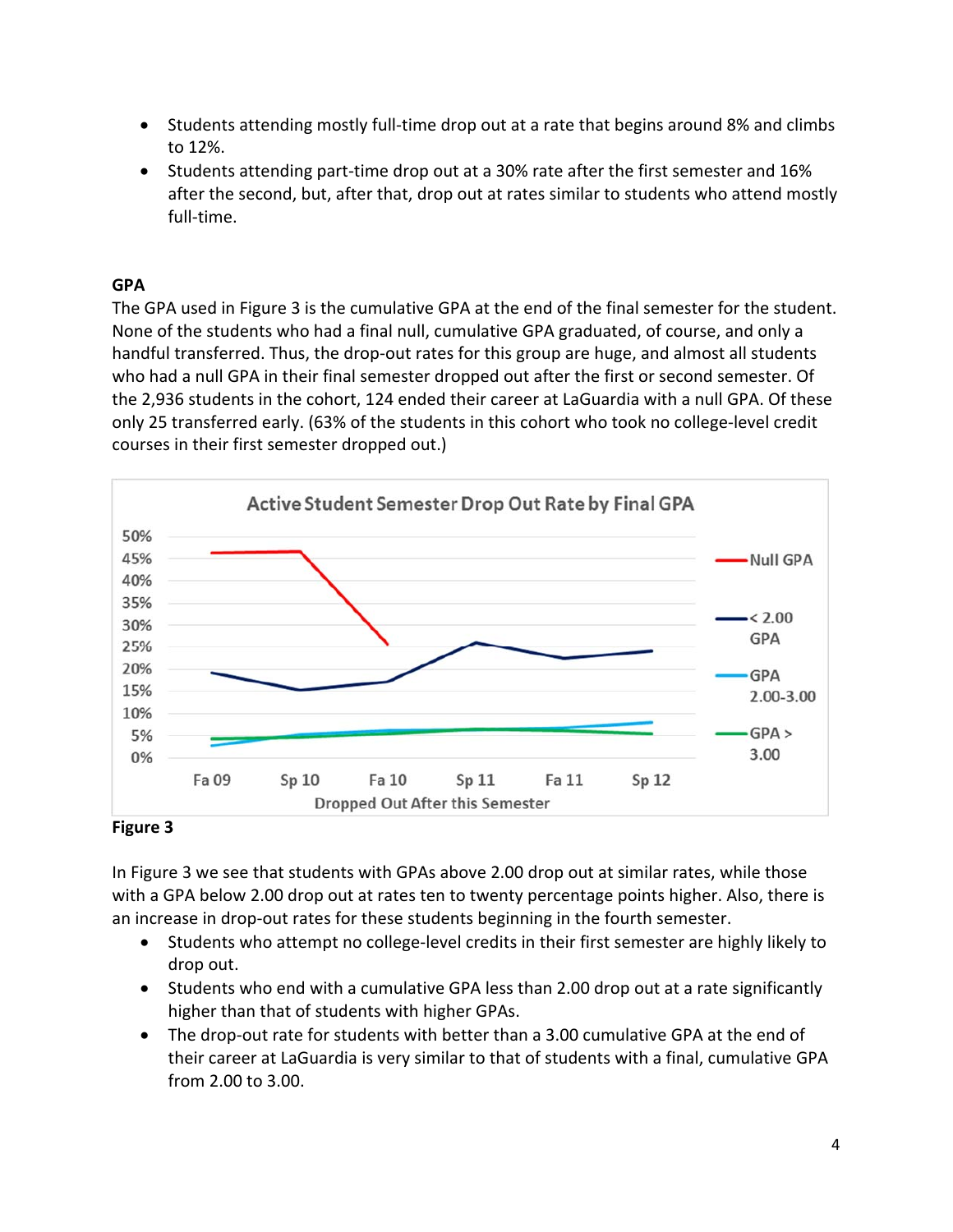# **Combination of Factors**

 In Figure 4 I defined three groups by the combination of all three factors charted above. "Good" developmental placement was defined as not needing any developmental coursework. "Good" enrollment status means attending full‐time at least 25% of the time. "Good" GPA was defined as any final, cumulative GPA 2.00 or above.



#### **Figure 4**

 The graphs show the impact of increasing challenge: lack of sufficient preparation (Dev Ed requirements), lack of time to attend full‐time (predominately attending part‐time), and lack of time to study (GPA).

 Those with none of these challenges dropped out at the lowest rate. Those with only one of the challenges dropped out at a somewhat higher rate. Those with two or three out of the three challenges, dropped out at the highest rate.

- Those with no challenges still dropped out at a rate that went from 5% to 8%.
- Each additional challenge added an average of 4.5 percentage points to the probability of dropping out.

#### **Conclusion**

 Previous studies have shown that students in good academic standing leave LaGuardia each semester at about a 15% rate, figured against enrolled, active students. About half of these leavers are early transfers to other colleges. The other half have dropped out, although they began with no developmental needs, attended mostly full‐time, and kept their cumulative GPA at or above 2.00.